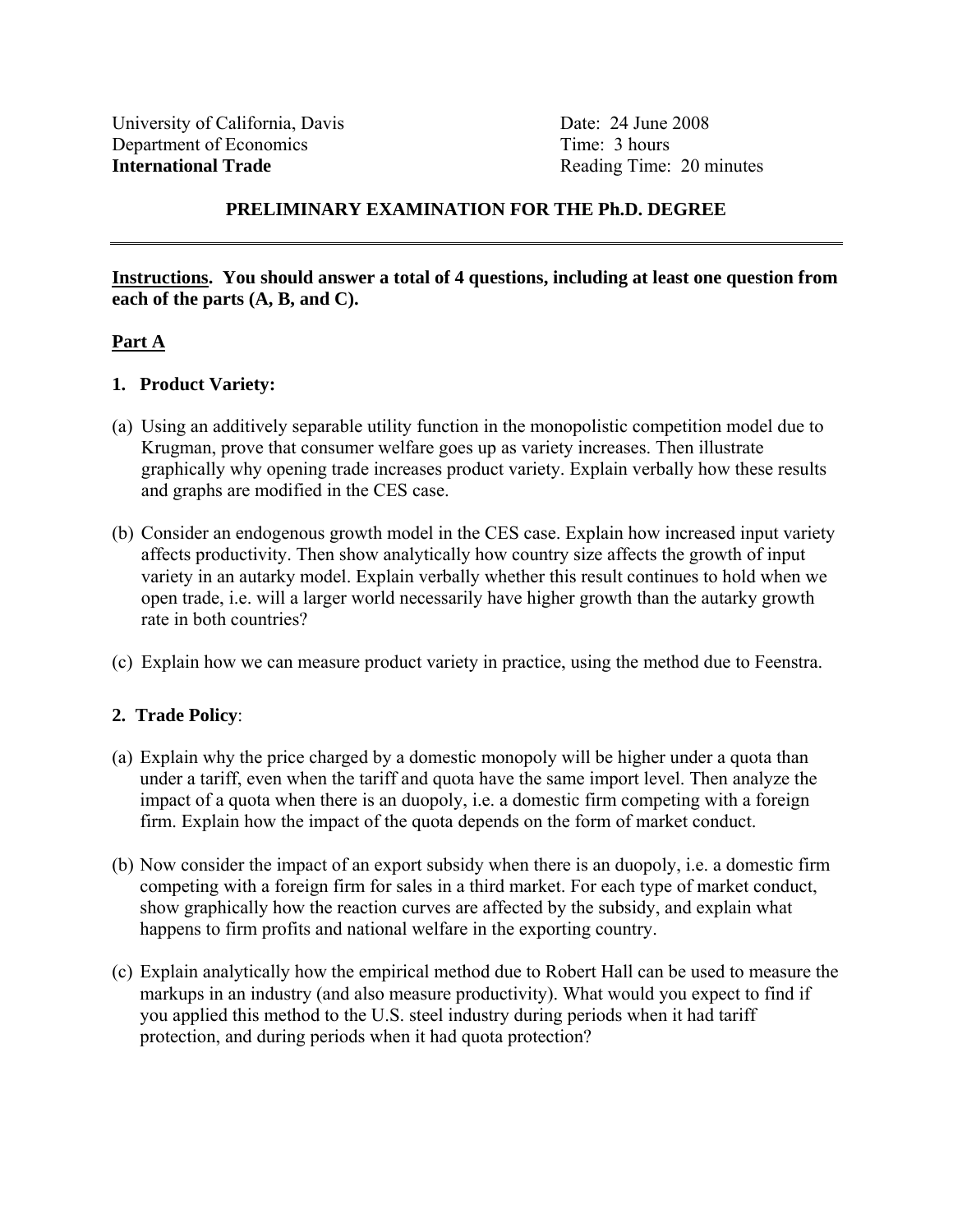### **Part B**

#### **3. Intra-firm imports.**

a) As in Hanson, Mataloni and Slaughter (2005) suppose the share (s) of a multinational firm's costs devoted to imported intermediate inputs is given by  $s^m$ <sub>aipc</sub>, (The superscript m represents intermediate inputs imported from the parent, while the subscripts are as follows: a represents a particular affiliate, p represents the parent firm, i represents industry, and c represents the host country). Factor costs for the other inputs  $\hat{h}$ , are  $w^h$ .

$$
s_{aipc}^m = \alpha_{ip} + \gamma_{mm} \ln p_{aipc} + \sum_h \gamma_{mh} \ln w^h + \phi_{mY} \ln Y_{aipc} + \varepsilon^m_{\text{aipc}}.
$$

- How would you rewrite this generic share equation if the relevant production factors were skilled labor, unskilled labor, capital, and imported intermediate inputs?
- How is it possible to estimate the coefficient  $\gamma_{mn}$  in the absence of firm-affiliate level data on imported input prices  $p_{\text{aipc}}$ ?
- How would you calculate the own price elasticity of demand for imported inputs (m)?
- How would you calculate the cross price elasticity of demand between imported inputs and unskilled labor?
- b) Head and Ries (2002) study how the Japanese activities of Japanese multinational firms are related to the multinational firms' overseas employment. In one of their exercises they test how the share of Japanese multinational firm costs devoted to imported goods (brought to Japan) are related to the overseas employment of these firms. What do they find? And how could the result be interpreted in light of their findings about the effects of overseas employment on the relative compensation of nonproduction workers in Japan?
- c) Antras (2003) explores how the intra-firm share of U.S. imports is related to cross-country factor endowments and to cross-industry differences in factor intensities. What regularities does he note? How does he interpret these regularities?

#### **4. Search**

Consider Rauch and Trindade's (2003) model of search. Output for a partnership between i and j is given by  $Y_{ii} = f(L_{ii}, Z_{ii})$ , where  $Z_{ii}$  is used to represent the difference in expertise between two partners in a joint venture, and L<sub>ij</sub> represents the amount of labor employed in the venture. If a domestic firm searches for a domestic partner, there is no uncertainty about partner expertise. In contrast, if the domestic firm searches for a partner in the foreign country, it will meet a single potential partner. Assume that the population of the home country  $L_i$  is smaller than the population of the foreign country  $L_i^*$ .

a) How is the boundary of acceptable matches  $z(w^* \wedge w)$  determined when a home firm searches for a partner in the foreign country? Describe the intuition and derive the solution.

b) Derive the probability that the domestic firm will make a successful match in the foreign market,

assuming that uncertainty is characterized by the variable k  $[0 \le k \le 1]$  which represents the range of partner introductions the entrepreneur may meet if he seeks a partner in the foreign country. Remember, k is centered around the "ideal" partner.

c) Are there any conditions that would cause domestic firms in this framework to conduct partner searches *only* in the foreign country? Explain.

d) Describe empirical work that supports the idea that information facilitates trade.

e) Examination of product-level trade shows that the duration of trade is very short on average. Could this stylized fact also be explained by search models of trade? Explain.